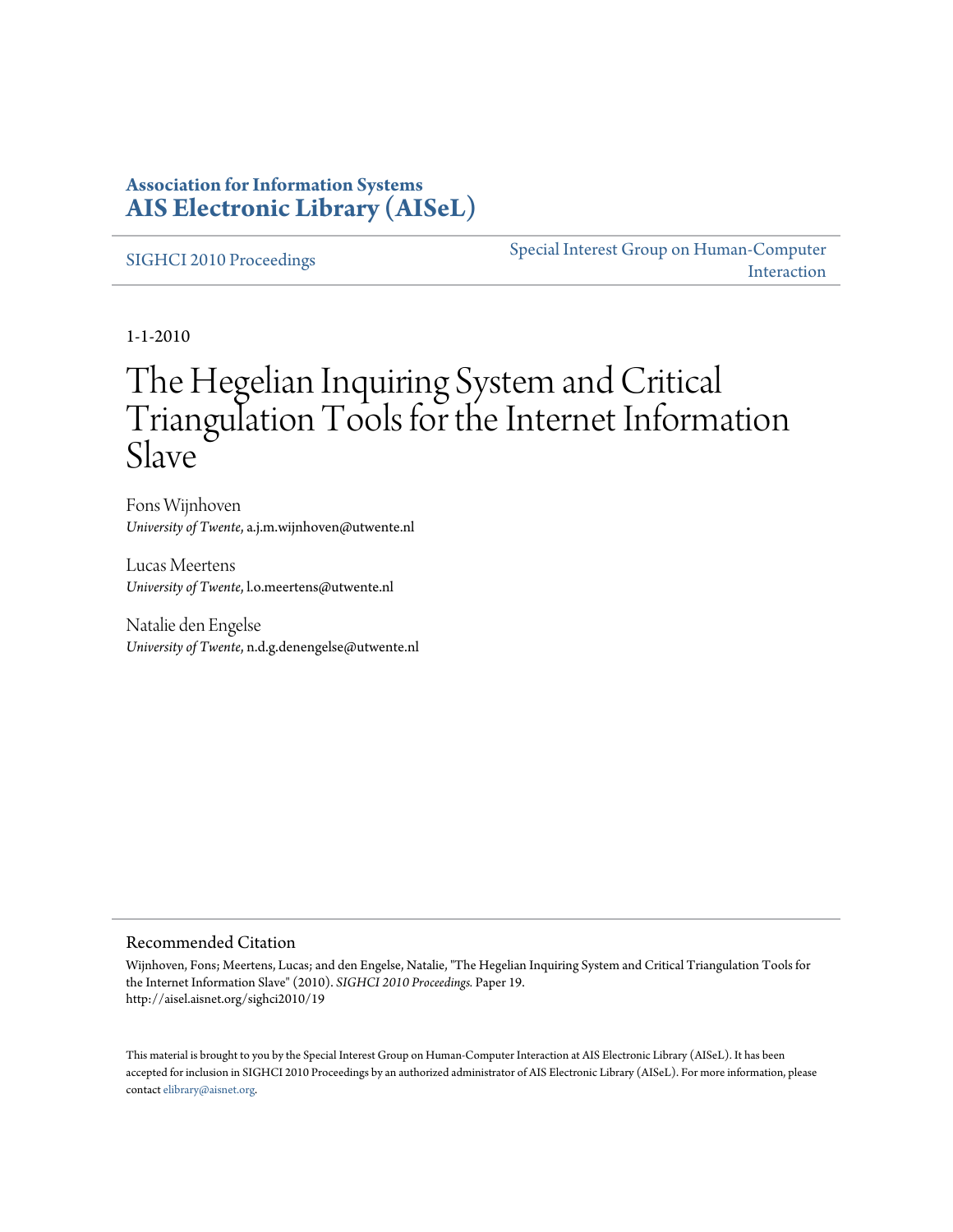## **The Hegelian Inquiring System and Critical Triangulation Tools for the Internet Information Slave**

**Fons Wijnhoven**  University of Twente a.j.m.wijnhoven@utwente.nl

**Lucas Meertens**  University of Twente l.o.meertens@utwente.nl

**Natalie den Engelse**  University of Twente n.d.g.denengelse@utwente.nl

#### **ABSTRACT**

This paper discusses informing, i.e. increasing people's understanding of reality by providing representations of this reality. The Hegelian inquiry system is used to explain the nature of informing. Understanding the Hegelian inquiry system is essential for making informed decisions where the reality can be ambiguous and where sources of bias and manipulation have to be understood for increasing the level of free-informed choice. This inquiry system metaphorically identifies information masters and slaves, and we propose critical dialectic information triangulation (CDIT) tools for information slaves (i.e. non-experts) in dialect interactions with informative systems owned by supposed information masters. The paper concludes with suggestions for further research on informative triangulation tools for the internet and management information systems.

#### **Keywords:**

Internet, information trust, information services, Churchman, Hegelian inquiring system, rationality.

#### **INTRODUCTION**

Information is any meaningful representation (sign or symbol) of our physical or imaginary world, which people need in order to understand the world for problem solving and decision making (Stamper et al., 2000). Information interaction contexts can be split into well-defined and illdefined contexts according to the levels of repeatability, complexity, controllability, and predictability of phenomena (Sterman, 2002, Blackler, 1995, Bonabeau, 2002). This results in substantially different humancomputer interactions. Well-defined contexts enable codification of the information needs such that information can be part of a data processing system, which enables efficient ways of transforming certain information inputs into required information or action outputs without (much) human effort. Ill-defined contexts, however, are mostly unique, complex, unpredictable and only partially controllable. In ill-defined contexts, analyzing the context by applying a certain level of human expertise can be useful but mostly does not result in the detection, with certainty, of an optimal solution (Mason and Mitroff, 1973). This is typically the case in many managerial and political decision making situations.

Regarding the "truth", most decision makers are laymen, and they will have to be advised by experts concerning what is the right information and what the impacts will be of certain decisions. This is true for political decision makers, who are mostly not (practicing) scientists in the field they have to decide about. This is even more true for voters and opinion makers in democratic societies, who have the responsibility to elect the right people in public decision making offices. They mostly lack the expertise for example to know what the right budget size should be in the interest of the longer-term wealth of a nation or in their own interest. This article wants to give participants in democratic decision processes (like voters) a better understanding of the human use of information so that as laymen they will be able to make well thought-through judgments by effective interactions with the many information sources available. So a key question is: How can the Hegelian inquiry system contribute to the development of capabilities of laymen to make the "best" decisions in ill-structured and political environments? We will study this challenge in three steps:

- 1. First, we explain the Hegelian inquiring system, and what this model has to offer for solving decision making in ill-defined contexts.
- 2. Next, we explain how the Hegelian model can be used for non-experts to empower themselves by providing effective information interaction means (named dialectic triangulation) and tools to triangulate messages from the Internet.
- 3. Finally, we discuss the possibilities for generalizing our findings and for further research.

#### **THE HEGELIAN INQUIRING SYSTEM AND INFORMATION POLITICS**

#### **A summary of Hegelianism**

We were originally pointed to the existence of the Hegelian inquiry system by Mason and Mitroff (Mason and Mitroff, 1973), who describe this concept for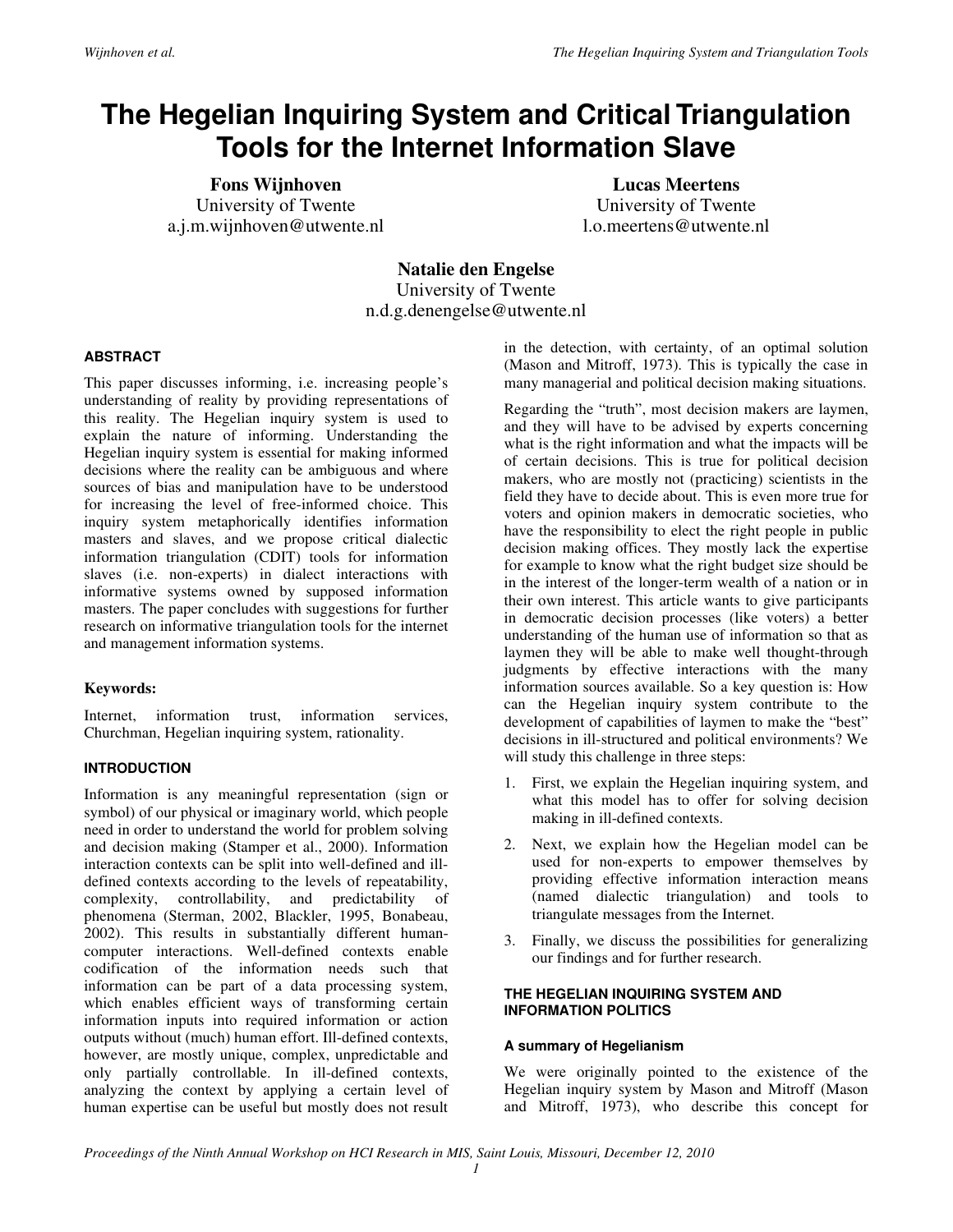information systems based on Churchman's classical book "The design of inquiry systems". Churchman describes the Hegelian inquiry system as a system for the purpose of finding knowledge by applying Hegel's dialectic logic. Churchman (1971) describes Hegel's dialectic logic as a three-step process of "thesis antithesis, synthesis". Churchman (1971) takes Hegel's view on thesis and anti-thesis as two different views about a single phenomenon, based on different interests and views (Weltanschauungen) people may have. To find truth in such cases is difficult, but there are two ways of solving the resulting conflicts (i.e. realizing a synthesis). One way is to appoint a master who decides like a referee, judge or expert, and the other way is finding a joint resolution.

Churchman states that according to Hegel, each historic trend (thesis) has its counter trend (anti-thesis). These trends have their protagonists using data about the same phenomena to find evidence for their arguments. People may find arguments to reconcile the conflict called "whole" or "synthesis". This implies that information is part of a political-historic struggle. An issue here is that people are often intentionally manipulated (or more politely stated "convinced") and that this is done by difficult to detect data biases and intentional manipulation. Wijnhoven (Wijnhoven, 2009) states that information manipulation and politics are especially the case on the Internet, because the Internet is a free platform for anyone to deliver her/his information and views to anyone in the world, and the number of messages makes it difficult to know the quality of each message. In this context, information science should provide people with the tools to detect bias and create their own opinion via a critical analysis of data provided (Huff and Geis, 1973), i.e., the emancipation of the information slave.

In an introductory text on Hegel, Sinnerbrink (Sinnerbrink, 2007) states that Hegel is among the most difficult to grasp of all modern philosophers. Therefore, the reader must be aware that we will not give a full account of Hegelianism and our presentation of major issues will be based on the research of expert philosophers in this domain instead.

What we take from Sinnerbrink's (Sinnerbrink, 2007) and Beiser's (Beiser, 1993) introductions in Hegelianism are the following key lessons.

- 1. Hegel's work is an extension on Kant's "Copernican" turn in metaphysics which "…reversed the traditional assumption that we have direct cognitive access to things in the world" (Sinnerbrink, 2007: 6). This implies the phenomenological understanding that everything we "know" about the world is intermediated via a priori (i.e. independent of experience) conditions of cognition for us as finite subjects.
- 2. Following this, Hegel states that "our objects of inquiry are not "truth" or "meaning" but rather configurations of consciousness. These are figures or patterns of knowledge, cognitive and practical

attitudes, which emerge within a definite historical and cultural context …" (Sinnerbrink, 2007: 16).

- 3. This consciousness or knowledge develops in a dialectic experience: "the movement from an initial pattern of consciousness, its inversion into an opposing position, and the reconfiguration of both within a more complex unity" (Sinnerbrink 2007: 18).
- 4. This insight in the dialectics of consciousness is not only limited to a person's understanding of facts and figures, but includes also people's understanding of their own position in a historical context. Hegel applies this for instance on the relation between masters and slaves. The slave will identify him/herself as dependent on a master, until his/her self-consciousness develops into an understanding of the important contribution s/he makes to society and the actual dependence of the master on the slave's efforts. This recognition may result in an "unhappy consciousness" and the need for a resolution of this conflict via a synthesized new perception of consciousness.

Accordingly, the consequence of taking the Hegelian inquiry system is that we approach information to serve (1) a phenomenological approach to reality, (2) the development of configurations of consciousness (like convictions and opinions), (3) via dialectic processes, and (4) in the context of the existence of masters and slaves and their mutual dialectics. We specifically will focus on *information* masters and slaves (Churchman, 1971: 160- 161), which are respectively the producers of opinions and information and their followers. We believe that the internet offers many opportunities for information slaves to improve their self-consciousness as a reaction to masters' information. A systematic method to do so in the information age, as yet does not exist and is the core contribution of this paper.

#### **What information masters do**

The Internet has huge virtual piles of information. This results in substantial feelings of information overload or senselessness. Intermediating tools, like Google's search engine, can help people to find what they need. Consequently, we identify three possible roles for information masters on the internet

1. Technical information services, like search engines which automatically index files submitted to an Internet location and enable user-friendly information searching. Meta search engines aim at improving precision and re-call using results of multiple search engines. In addition, specialized search engines are currently offered to improve re-call and precision in specific areas (e.g. sports or social sciences), searching on region (e.g. limited to Indonesian or French resources), and searching on medium (e.g. music files or images).

*Proceedings of the Ninth Annual Workshop on HCI Research in MIS, Saint Louis, Missouri, December 12, 2010*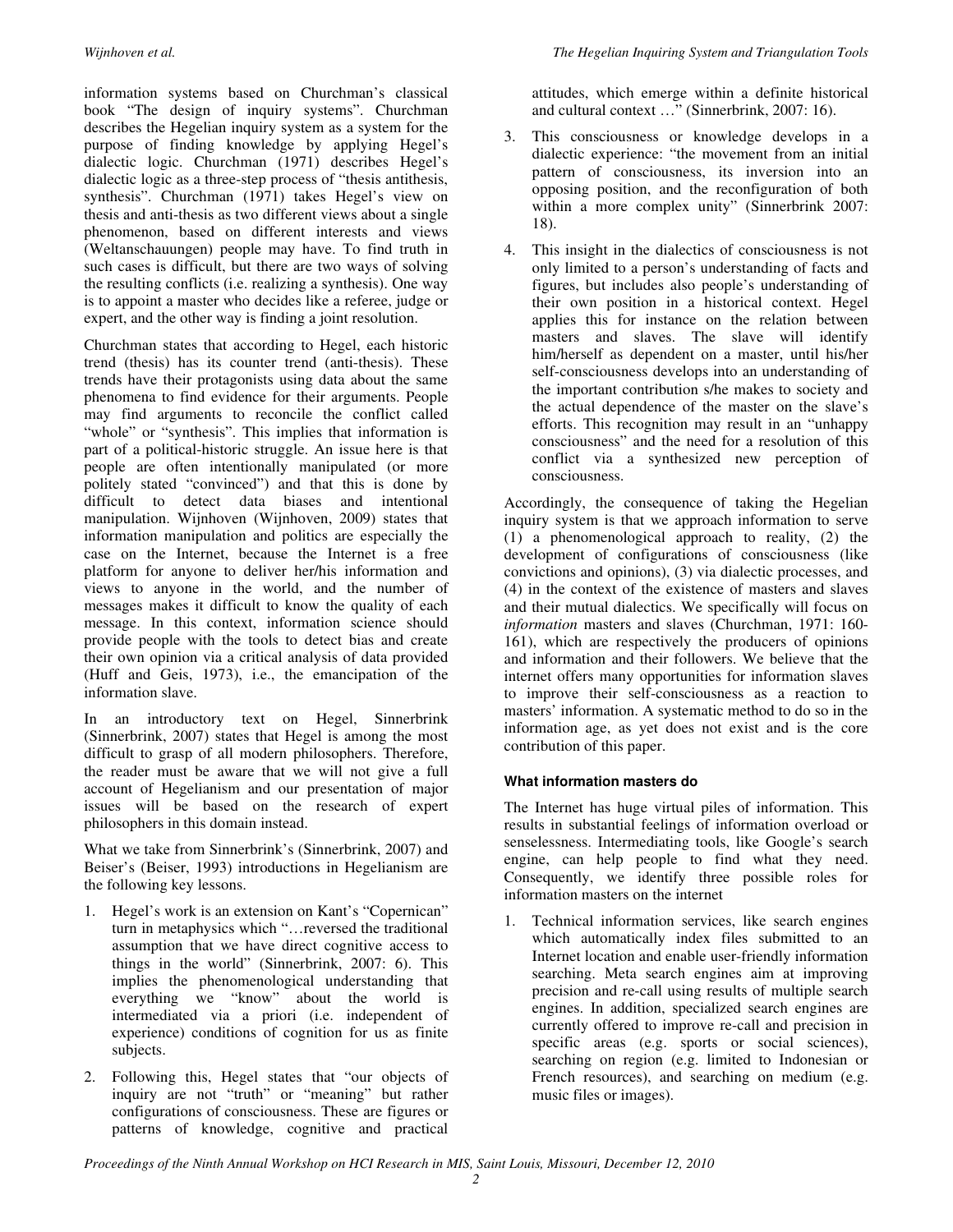- 2. Semantic intermediation, which consists of internet guides, whose content is indexed and structured by human editors. This means that the content and structure of the guide is based on a human evaluation of relevance. Although this may be a strong advantage over technical intermediation, it results in structures that are nearly never complete.
- 3. Expert services, which can help people find the right kind of information like: www.loc.gov/rr/askalib (a free service from the US Library of Congress), answers.google.com (in contrast to the previous expert services, this service helps to find an expert (not a librarian) who gives an answer, though this services is not for free), www.mediaresource.org/request.shtml (focuses on questions of journalists with regard to scientific issues), and www.madsci.org/submit.html; for questions aimed at scientists.

#### **Critical dialectic information triangulation for emancipating information slaves**

What masters mostly do not do is to help information consumers to build their own opinion on basis of conflicting information sources. For this purpose, we propose critical information triangulation. Denzin (Denzin, 2009) was the first to propose triangulation as a research strategy. He outlines four types of triangulation, namely data triangulation, investigator triangulation, theory triangulation and methodological triangulation. Triangulation aims at confirming the truth of possibly true statements by comparing the results of different data, investigators, theories and methods. In contrast, we apply triangulation to falsify presumed true statements from information masters. As such, we aim at a *critical* use of triangulation.

#### Data triangulation

Denzin (2009) defines data triangulation as the affirmative use of different data sources. These data can be criticized by searching for comparable material in different places in time and space. Triangulation of this kind can be done in two ways. One way is to give the information searcher evidence through alternative media, like photos, movies, data, and text, so that the evidence can be compared and checked for (in)consistency. The other way consists of giving the information searcher opportunities to track and trace evidence through space and time, so that original sources can be checked. A plagiarism detector can do both at the same time for a documents received from a presumed master. One of them is Viper (http://www.scanmyessay.com/viperplagiarism-scanner.php), and www.plagiarism.org provides several descriptions and references to other detection tools.

#### Investigator triangulation

Investigator triangulation is the involvement of other investigators in the research. Investigator triangulation on online news can be realized by including articles from different investigators (journalists and correspondents). With "different", we mean people with different affiliations and background. There are two ways of detecting the background of "investigators":

- 1. Check the identity and background of investigators via their social network presentations in tools like LinkedIn and Facebook, and
- 2. Check the background of site owner via the "who is" tool (http://www.kgbpeople.com/).

#### Theory triangulation

Theory triangulation (also called theoretical triangulation) involves using multiple perspectives or theories to interpret a single set of data. Theory triangulation of information on the Internet can be done by defining the perspectives you want for theory triangulation. This could be economic, human, cultural, political, or technical. Via a word cloud application, one can detect if certain issues and approaches are more dominant in a message than others are. Via this, one can detect the theoretical bias of a document. One can systematically search for alternative documents by adding lacking keywords to another query and check the word cloud again. A useful word cloud tool is www.wordle.net.

#### Methodological triangulation

Methodological triangulation (also called method triangulation) refers to the use of different methods to examine a phenomenon. Research methodologists have widely discussed the different types of evidence that can be collected and the different conclusions that can be drawn on basis of this (Mingers, 2001, Yin, 1999). These methodologies may be:

- 1. Empirical: Focusing on the collection of data or measurements.
- 2. Interpretive: Focusing on what people think and have in their mind, which can be found by personal interviews and in-depth interviews. These data can be found in newspapers, especially background articles.
- 3. Historical: This involves finding evidence to explain people's so-called "genuine because motives", which are often not what they say why they do certain things but by finding joint histories and shared believes (Schutz, 2002). Historians and political scientists often provide these data.
- 4. Critical: Focusing on finding opinions and ideas for change. This can be collected by document research (e.g. political party programs and public statements of politicians and chief executives).

Any document found on the Internet can be analyzed on the presence or absence of these four data modes via a visual inspection of the documents. Additional, documents can be checked on their validity by assessing indicators of scientific rigor, like propositions, measurements, tests, and replications.

*Proceedings of the Ninth Annual Workshop on HCI Research in MIS, Saint Louis, Missouri, December 12, 2010*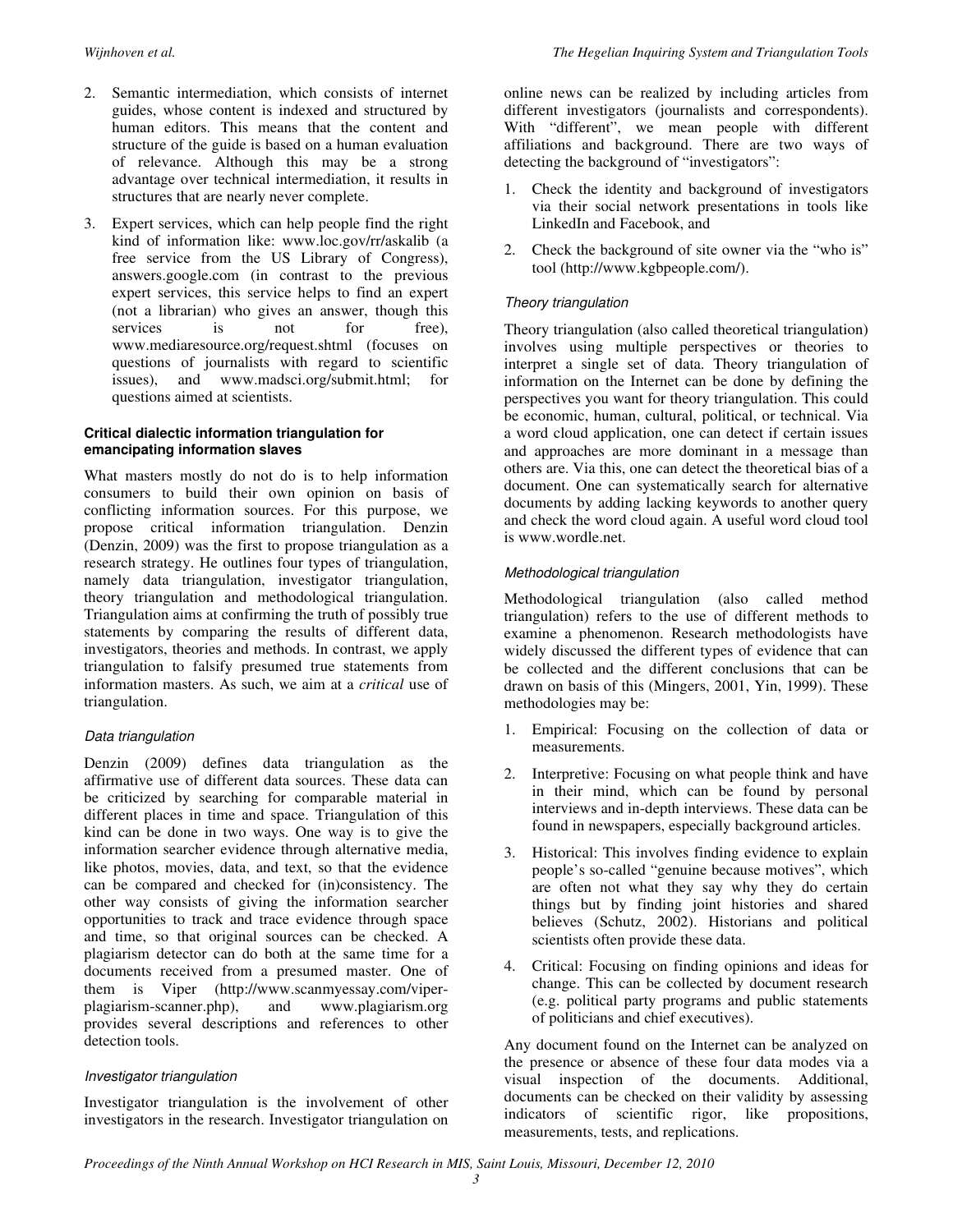#### **THE CRITICAL DIALECTIC INFORMATION TRIANGULATION METHOD**

We implement the mentioned critical triangulation methods in successive steps to realize Hegelian dialectics as follows:

- 1. First formulate a thesis and on basis of this create a query.
- 2. Data triangulation: Insert a document (e.g. the highest ranked) found via the query under scrutiny with a plagiarism detector, such as Viper. Check if other sources say the same. Check the shared background of the sources.
- 3. Investigator triangulation: Check personal homepages of the author, and network sites, such as LinkedIn and Facebook, and the owner of the publishing site via "who is". Any links from the document may also indicate affiliations. Are the investigator and the site linked to specific ethical communities?
- Theory triangulation: Create a word cloud of the document, for example with www.wordle.net (based on word count). What are the main issues and to what extend is there a bias?
- 5. Methodology triangulation: Assess the document on empirical evidence, interpretive grounding, historical grounding, critical view, and scientific rigor (measurements, propositions, testing, replications).
- 6. If the document seems to survive the four critical triangulations, maintain it as thesis. If not, modify the thesis and triangulate again, or reject the thesis and stop further dialectic analysis.
- 7. When a thesis is maintained, formulate an anti-thesis, create a query, and perform the triangulation of a found document. Note that an anti-thesis is not just another complementary view on the same topic, but a deadliest enemy to the thesis (Churchman, 1971: 172).
- 8. If the anti-thesis cannot survive critical triangulation, reject it or modify it and triangulate again. If the antithesis survives critical triangulation, compare thesis and anti-thesis and formulate a synthesis. Such a synthesis should integrate thesis and anti-thesis in more all including consciousness.

This process is described in more detail in Figure 1.



**Figure 1: Critical dialectic information triangulation method in a Hegelian dialectic algorithm** 

#### **DISCUSSION AND CONCLUSION**

Trying to answer the research question as to how the Hegelian inquiry system can contribute to the development of capabilities of laymen to make the "best" decisions in ill structured and political environments, we identified that information sources do not give a single answer to a question. Even if we would have answers, the information gained does not always imply that we know what intervention or decision is best. Unfortunately, many informative contexts are like these, and two ways out are given based on the Hegelian inquiry systems, namely: 1) adopting a master and believing what this master says is best, or 2) emancipating oneself by using critical information triangulation tools.

The critical dialectic information triangulation method is not a tool for finding truths, but can unmask bias. This may seem quite unsatisfactory, but critical thinking of non-expert slaves is necessary to avoid the masses being guided toward futures that are biased and not in their longer-term interest. Some fear for freedom (Fromm, 1941) has to be coped with in democratic societies and criticism is the basis of the growth of knowledge and self consciousness in political debate (Popper, 1980, Popper, 2002). The essential elements that the information science discipline can offer to such a debate are:

- 1. Dialectic information interactions frameworks by which slaves can uncover the disguised biases of putative masters, and
- 2. Efficient critical triangulation tools as part of search engines and information retrieval systems.

Research in both directions is currently absent and should be funded and started soon. The results are important not only for political and democratic debates, but for any situation in which decision makers are confronted with not-fully-defined contexts that require these tools to support the different types of non-routine control. These